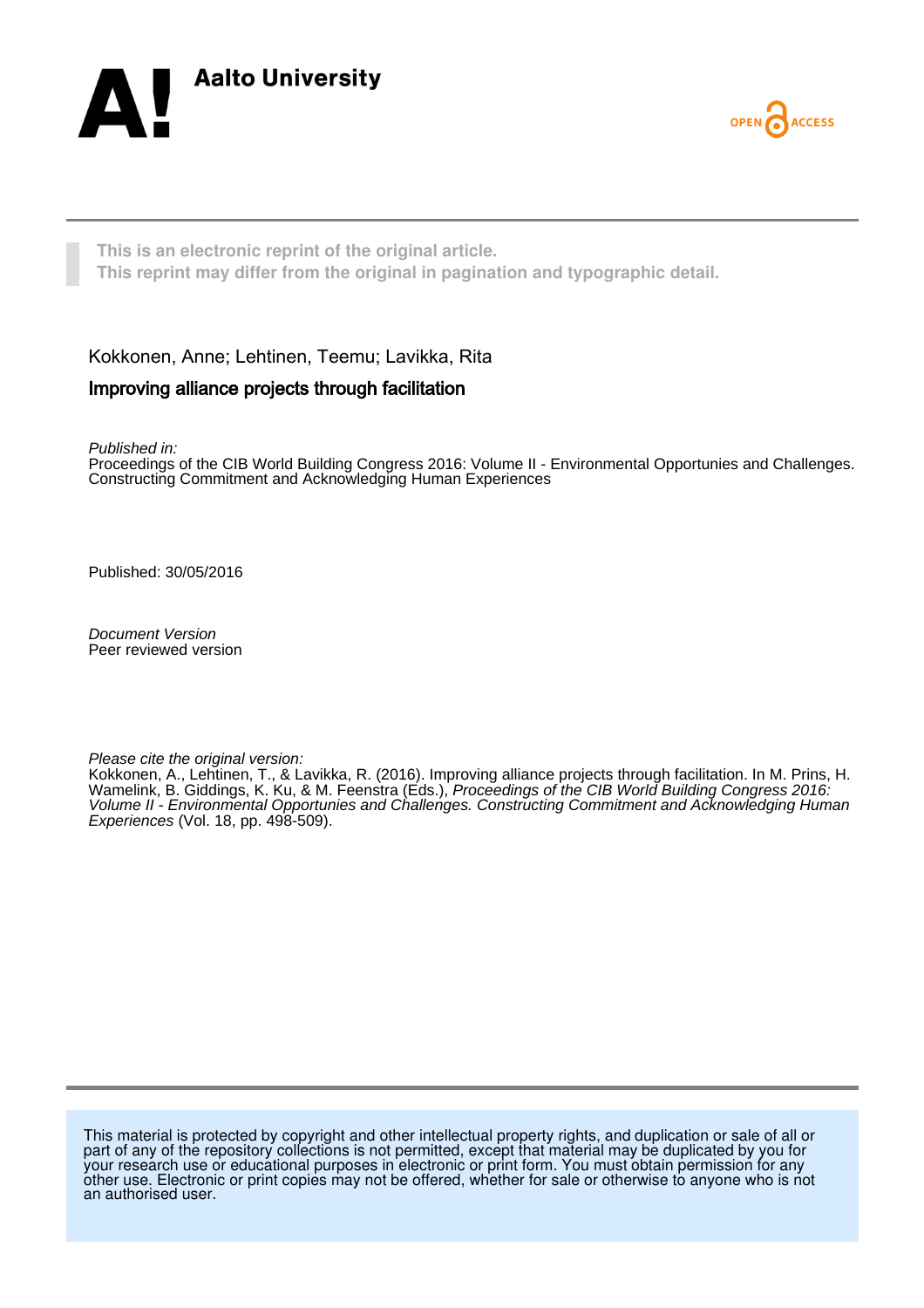# **Improving alliance projects through facilitation**

Anne Kokkonen, SimLab, Aalto University [anne.kokkonen@aalto.fi](mailto:anne.kokkonen@aalto.fi) Teemu Lehtinen, SimLab, Aalto University [teemu.lehtinen@aalto.fi](mailto:teemu.lehtinen@aalto.fi) Rita Lavikka, SimLab, Aalto University [rita.lavikka@aalto.fi](mailto:rita.lavikka@aalto.fi)

#### **Abstract**

Alliance and other collaborative project delivery models such as integrated project delivery (IPD) represent a solution to decrease the fragmentation in the construction industry. New technology such as building information modelling (BIM) is also claimed to introduce more integration into the design and construction processes. However, an intensified collaboration is required for successful alliancing and BIM processes. The intensified collaboration does not seem to occur automatically after committing to a contract, but might often require help in the daily project activities. Facilitation is an activity used in other industries to help in accomplishing tasks by concentrating on the social processes of groups performing the activities. Currently, very little is known about the facilitation in the context of construction projects. Facilitation literature suggests that facilitation can support collaborative task performance with three elements: 1) the management of group process, 2) the management of content, and 3) facilitator's substantive expertise. With a qualitative case study approach, we studied what kind of facilitation occurs in a Finnish alliance project and how current facilitation methods meet the project needs. The results suggest the presence of all the three facilitation elements, but also suggest possibilities for improvement. The results connect facilitation literature to collaborative construction projects. The empirical analysis also offers practical suggestions on how to apply facilitation in construction projects efficiently.

**Keywords:** Facilitation, alliance, construction, management, collaboration

To be referenced as:

Kokkonen, A., Lehtinen, T. & Lavikka, R. 2016 Proceedings of the CIB World Building Congress 2016: Volume II - Environmental Opportunities and Challenges. Constructing Commitment and Acknowledging Human Experiences. IN: Prins, M., Wamelink, H., Giddings, B., Ku, K. & Feenstra, M. (eds.). Tampere, Finland, Vol. 18, p. 498-509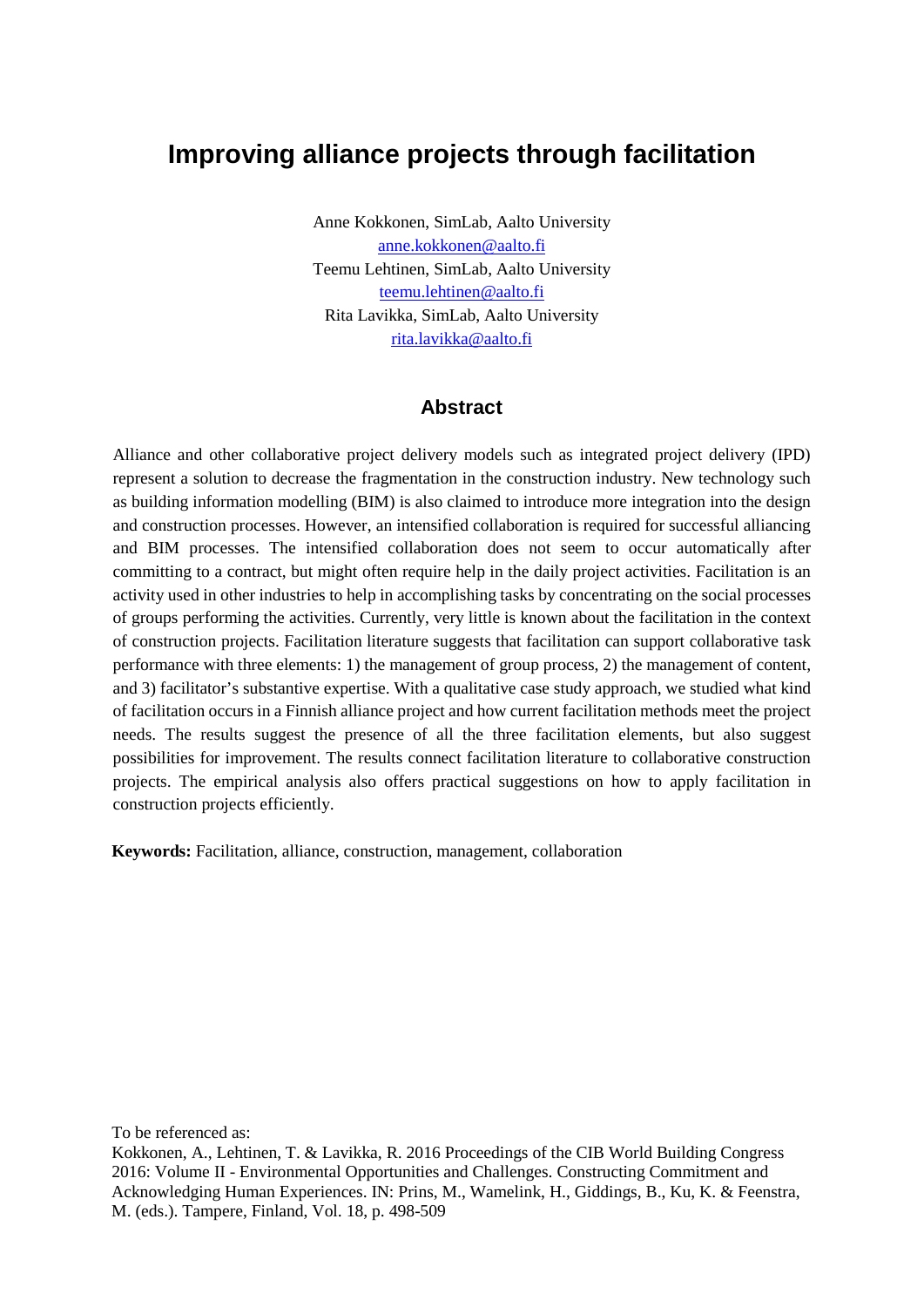### **1. Introduction**

Alliance and other collaborative project delivery models such as integrated project delivery (IPD) represent a solution to decrease the fragmentation in the construction industry (Lahdenperä, 2012). Furthermore, new technology such as building information modelling (BIM) is claimed to introduce more integration into the design and construction processes (Succar, 2009). However, successful alliancing and BIM processes require intensified collaboration (Alhava et al., 2015). Collaboration has been studied as an essential element of construction projects (e.g. Cicmil and Marshall, 2005) but it does not occur automatically after signing a contract, it is rather created in daily practices (Smits and van Marrewijk, 2012). Meetings are key eventsin a project where the representatives of the stakeholders perform collaboration. This collaboration can be enhanced with facilitation. Facilitation is scarcely studied in the construction project context, even when it is known that facilitation can help meetings to be more efficient (Vivacqua et al., 2011). The existing literature does not describe what kind of facilitation is performed in construction projects.

Within this study, we ask what kind of facilitation activities are performed in the meetings of an alliance project and how current facilitation methods meet the project needs. We observed two meetings, a formal design meeting and an informal designer collaboration meeting, of an alliance project in Finland to understand the various facilitation activities. The findings help us understand the role of facilitation in inter-organizational collaboration in alliance projects. The paper is structured as follows, the relevant literature on the construction sector and facilitation are presented. Then we describe the empirical case and methods. This is followed by presenting the results and the discussion based on results. We conclude by discussing the potential of facilitation in the context of inter-organizational construction project management meetings.

## **2. Facilitation of Collaboration**

#### **2.1 Facilitation of Collaboration in an Alliance Construction Project**

Collaboration between construction project parties is crucial in order to design and construct buildings that meet the quality needs of customers. Unfortunately, collaboration in construction projects is often hindered by traditional design-bid-build contracts and silo-based working methods. Relational contracting, such as alliance contracting is a promising way to improve collaboration in construction projects. Alliance contracts usually include two or more parties who decide to cooperate throughout the project, based on 'shared risk and shared reward' thinking. In Finland, alliance contracts have been mainly used in infrastructure projects that include lots of uncertainty and complexity (Lahdenperä, 2011). Relational contracting has been considered to facilitate collaboration because it steers the project parties towards shared objectives. However, the relational contract alone does not suffice as a facilitative mechanism, but also, organizational mechanisms are needed (Lavikka et al., 2015).

Alliance projects can use several organizational mechanisms, such as a joint management and decisionmaking structure, early involvement of key project parties, alliancing workshops, co-location of teams, transparent financials, and lean principles of design, construction and operation (Lahdenperä, 2012).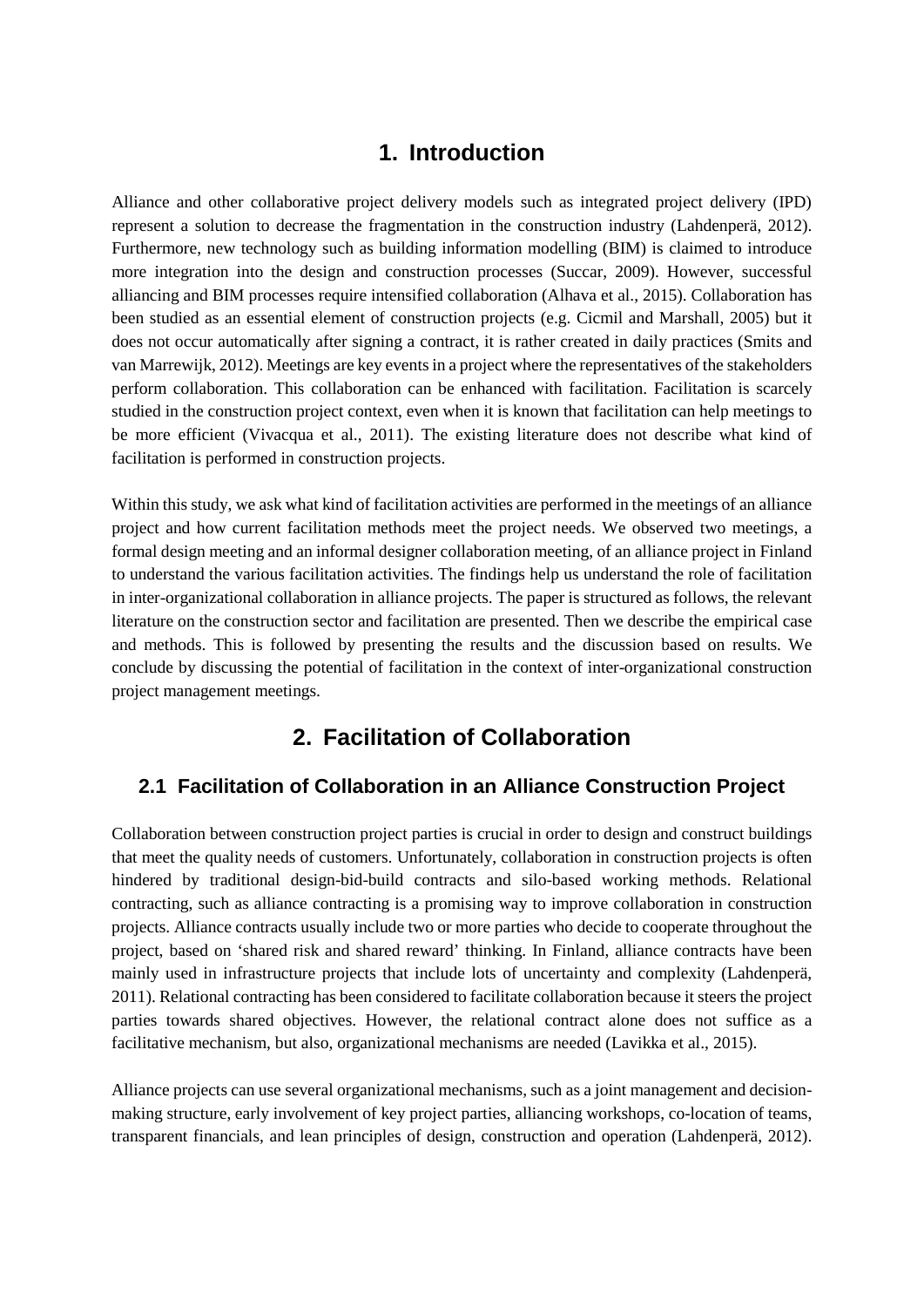Jefferies et al. (2014) have also found that alliance projects can benefit from the facilitation of workshops that include both office and site personnel. (Jefferies et al., 2014) However, facilitation is not a trivial task and it requires facilitation skills (Hogan, 2002).

Research on facilitation in the construction project context is still scarce. Few studies exist such as Pala et al.'s (2014) work on ICT as a facilitator of a collaboration process. They found that ICT-enabled inter-organizational information exchange (Pala et al., 2014). Another study about facilitation in the construction sector context discusses intensive big room as a facilitator that enables value co-creation with the customers (Alhava et al., 2015). However, in this paper, we focus on facilitation that takes place in project meetings and where a facilitator is a person. Davis and Love (2011) and Rowlinson et al. (2005) studied alliance contracting and found that trust, commitment and open communication need to be maintained throughout the alliance relationship. Constant facilitation was found important to build open communication between project parties. According to Lahdenperä (2009:31), a facilitator "can be used to promote team formation and evaluate workshop performance." Professional, external facilitators seem to be used in alliance projects (Rowlinson et al., 2005) but to our knowledge, the practices and success of internal facilitators in construction project meetings is an unexplored research area.

#### **2.2 Facilitation of collaboration in group situations**

Facilitation aims to aid accomplishing tasks (Keltner, 1989). It has been studied in different circumstances such as a mode of management performance (Raelin, 2012), as enhancing collaboration in meetings (Cooren et al., 2006) and as helping group problem solving (Keltner, 1989). A great part of the literature on facilitation concerns group situations such as meetings and workshops. Earlier literature affirms that facilitation can help meetings to be more efficient (Vivacqua et al., 2011). Apart from efficiency, facilitation has also been suggested to have some positive effect on the satisfaction of the participants as well as the consensus of the group, at least in cases where facilitation is not too rigid (Vreede et al., 2002). These positive effects are welcomed as meetings can be unproductive, costly and dissatisfying (Romano and Nunamaker, 2001).

As facilitation aids to accomplish tasks, it also intervenes in the process and activities of a meeting. Concerning this, a facilitator needs to decide how strongly he or she should intervene in the meeting. If facilitation is too strong, the participation might reduce when a participant becomes more passive and leans on a facilitator (see Miranada and Bostrom, 1999). The facilitator can also be an outsider of group tasks (Hogan, 2002). In this case, the facilitator does not have his or her own interest involved in the meeting outcomes (Huxham and Cropper, 1994). Scholars such as Griffith et al. (1998) argue that facilitator should be neutral and not comment on the context of the meeting. However, the facilitator working also with the group tasks might have a better understanding of the relevance of the outcomes. As technology can be applied to aid facilitation (Vivacqua et al., 2011), technology or other artefacts can have a great role in a group process (Cooren et al., 2006).

The activities of group facilitation can be divided by the way they contribute to the task performance of the group. Earlier literature suggests the facilitation activities can be divided based on if they influence the content of the meeting or group process (Eden, 1990). Later Huxham and Cropper (1994) extended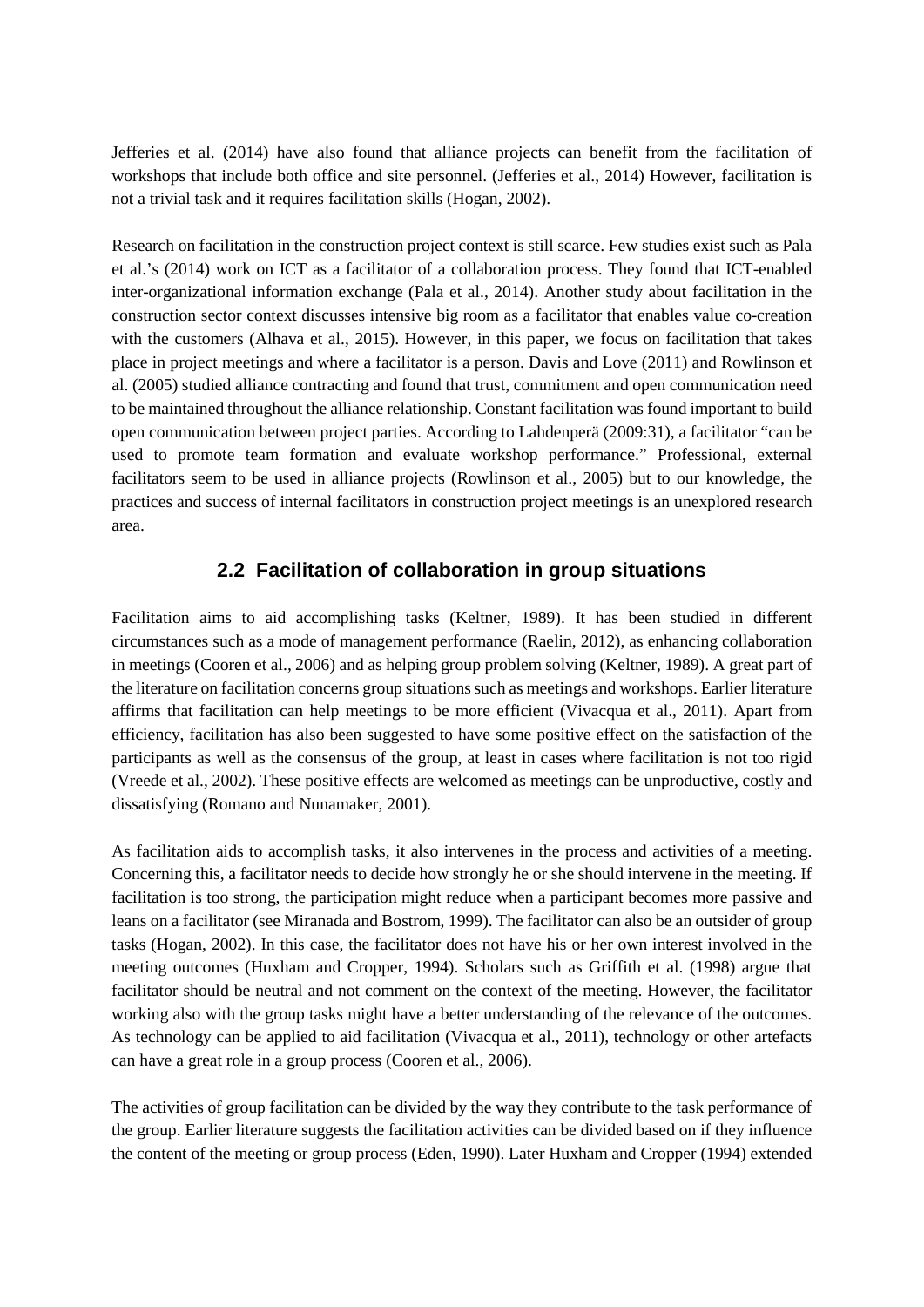these ideas of facilitation and included a third category as influencing the decisions with expertise. The first facilitation area, the *content* of the meeting, means that a facilitator can manage the content of the meeting, by collecting information on the problem, leading the thinking and discussion of the group (Huxham and Copper, 1994). The activities found by Clawson and Bostrom (1996), can also be considered here as relating to the content. These are clarifying and integrating knowledge, encouraging multiple perspectives, presenting information to the group and keeping group outcome-focused. The second category concerns activities in which the facilitator can influence the *group process*. This category can include managing group interaction, managing meeting-design, managing the relationships between individuals, and tracking and responding to the needs of the group (Huxham and Copper, 1994). The following activities found by Clawson and Bostrom (1996) can also be considered as relating to group process; creating a participative environment, applying well-suited technology, managing conflict and negative emotions, managing flexible considering evolvement of the situation. The third category is the group's decision making that facilitator can give *input with expertise* (Huxham and Cropper, 1994). In this case, the facilitator has some expert knowledge concerning the substance of a decision. In facilitation situation, these three areas of facilitation relate to each other.

### **3. Research Approach and Methods**

#### **3.1 The Case Study of an Office Building Alliance Project**

We conducted a qualitative case study of an alliance project in Finland. A case study strategy allows the investigation of a contemporary phenomenon that is difficult to separate from its context (Yin, 1989). Thus, the case study method enabled the investigation of facilitative activities in the alliance project. The aim of the  $\bigoplus$ 2 million alliance project was to build a 6-story, 6000 square meter office building on a tight lot in the middle of an operational campus area in Southern Finland. The project started in 2012, the construction phase started in the fall 2013 and the project was finished in 2015. The alliance contract was made between an owner and a general contractor but an architect and design engineers joined the alliance project with cost reimbursable contracts later on. The owner was also represented by the end user organization and a construction management company in project meetings.

#### **3.2 Data Collection**

Our overall data consists of six initial interviews in 2013 and seven follow-up interviews in 2014 with key representatives of participating organizations. In addition, we collected video data during 2012 and 2013 from 12 different meetings on different organizational decision-making levels. The meetings on higher decision-making level were an alliance executive group meeting, an alliance project group meeting, and an official design meeting. Additionally, the meetings on lower decision-making level were an unofficial designer collaboration meeting and a BIM clash detection meeting.

For this study, we chose two meetings, which we compared to understand the similarities and differences in the facilitation activities (Table 1). The two meetings were chosen because they represented typical formal and informal meetings in the project. A representative from the general contractor facilitated both meetings. By comparing these two meetings, we gained understanding from two different facilitation events within a single project.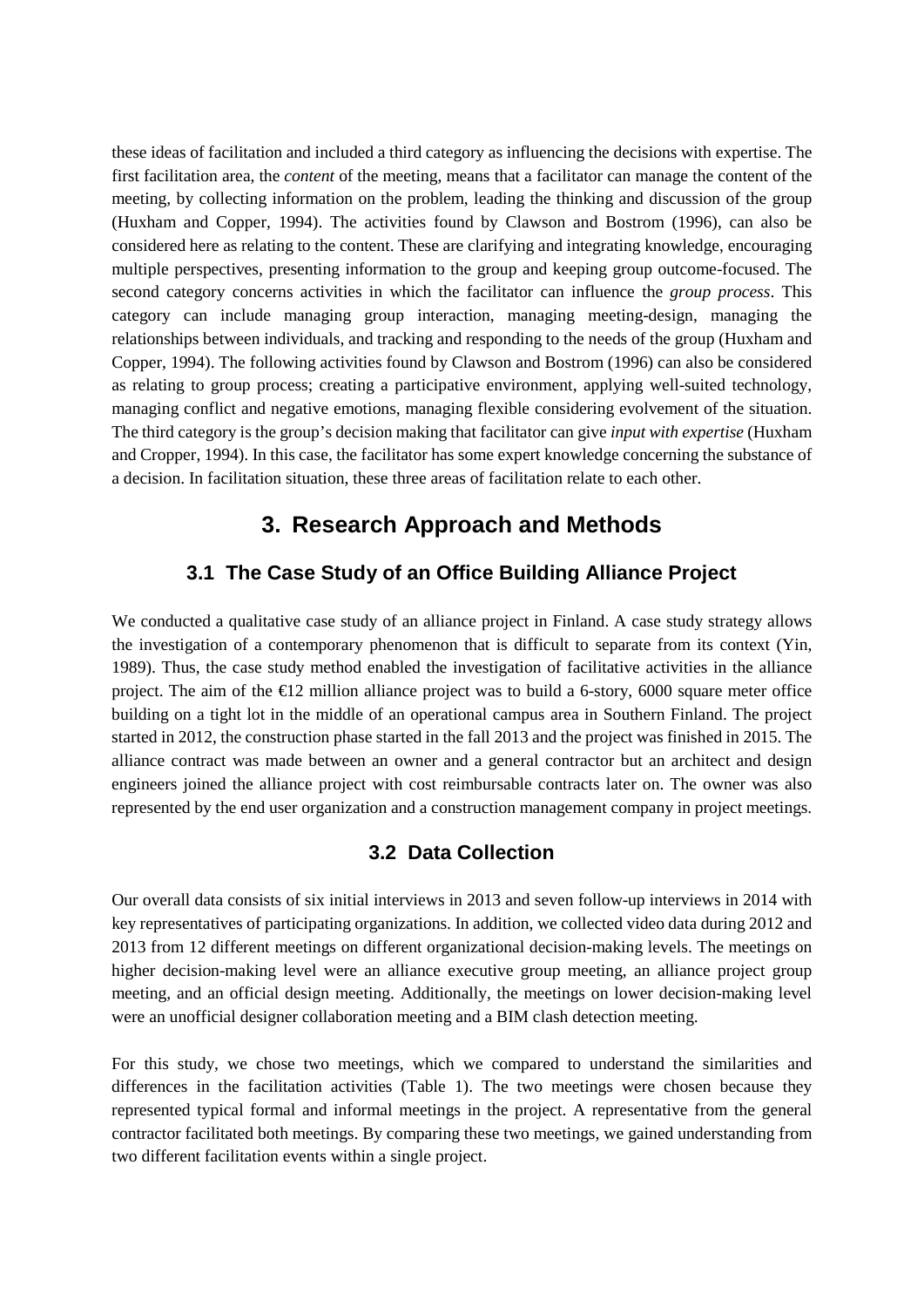| <b>Meeting</b>          | <b>Formal</b> meeting                                                                                                                                                                   | <b>Informal meeting</b>                                                                                                       |
|-------------------------|-----------------------------------------------------------------------------------------------------------------------------------------------------------------------------------------|-------------------------------------------------------------------------------------------------------------------------------|
| <i>Characteristics</i>  | (Official Design Meeting)                                                                                                                                                               | (Designer Collaboration Meeting)                                                                                              |
| <b>Date</b>             | January 8 <sup>th</sup> ,2013                                                                                                                                                           | January 8 <sup>th,</sup> 2013                                                                                                 |
| <b>Duration</b>         | $2.25$ hours                                                                                                                                                                            | $1.5$ hours                                                                                                                   |
| Usual occurrence        | Bi-weekly                                                                                                                                                                               | When needed by any of the participants,<br>but often once or twice a week.                                                    |
| <b>Participants</b>     | 13 participants: HVAC engineer, owner,<br>electric designer, end-user, project<br>engineers, structural engineer, architect,<br>geoplanning, and construction<br>management consultant. | 6 participants: General contractor,<br>architect, structural engineer,<br>geoplanning, electrical engineer, and end-<br>user. |
| Facilitator             | General contractor (project manager)                                                                                                                                                    | General contractor (project engineer)                                                                                         |
| <b>Topics discussed</b> | Safety, clearance, planning requirements,<br>cost effects of plans, and BIM modelling.                                                                                                  | This time excavation work and the bypass<br>of a tunnel, but usually topics concern the<br>design of the facility or plot.    |
| <b>Setting</b>          |                                                                                                                                                                                         |                                                                                                                               |

*Table 1: The characteristics of the meetings*

#### **3.3 Data Analysis Process**

The data analysis proceeded in five phases. First, we (three researchers) watched the two meeting videos and discussed them to agree on how to proceed with the data analysis. Second, each researcher watched the videos again on their own and searched for facilitation activities taking place in the videos. Third, each researcher grouped the found facilitation activities following the category of Huxman and Cropper (1994): 1) managing content, 2) managing group process and 3) taking part to a decision with expertise knowledge. 1) *Managing content* meant the activities when the facilitator manages what is discussed and for how long. 2) *Managing group process* referred to managing the ways the issues were dealt with. 3) *Taking part to content by managing with facilitator's expertise* referred to activities where the facilitator's own expertise was used to take part in making decisions. Fourth, to understand the three categories more profoundly we used Clawson and Bostrom's (1996) findings on facilitation activities as described in the theory section. Using these facilitation activities, we performed further analysis round as collating original categorization to more detailed sub-activity level. Finally, we compared the two meetings to identify which of the facilitation activities were emphasized in each meeting. The overall analysis process followed deductive video analysis approach by Derry et al. 2010. The results are presented in the following section.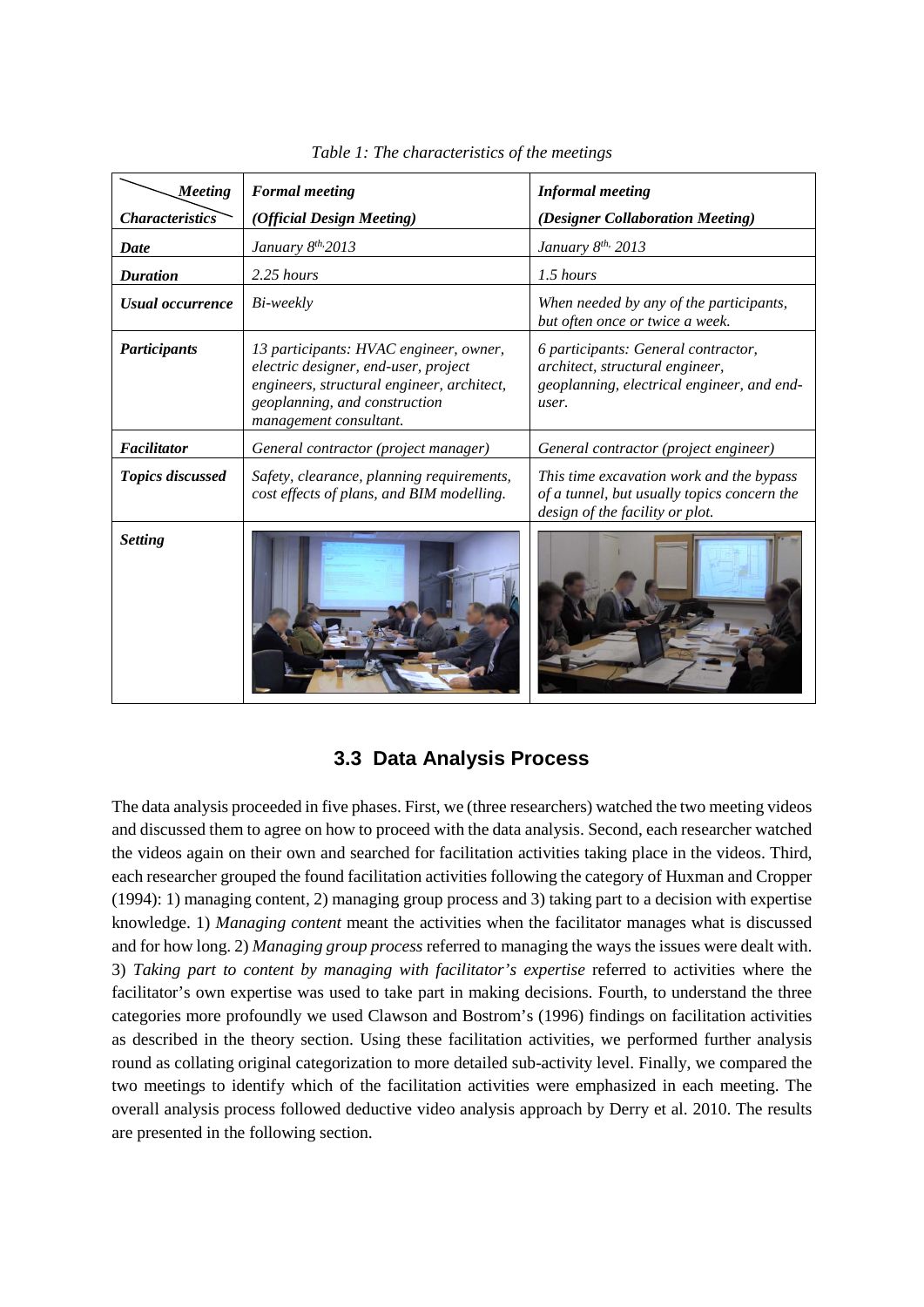# **4. Results**

The observed meetings differed both by the nature of the meeting and the facilitation activities found in the meeting. Table 2 presents the facilitation activities found in each of the meetings. Activities are categorized into three areas of contribution by Huxham and Cropper (1994) and further classified under sub-activities found in the literature.

| Area of<br>contribution          | Sub-activity                               | <b>Formal meeting facilitation</b>                                                                                                                                                                                                                                                                              | <b>Informal meeting facilitation</b>                                                                                                                                                                                                                                                              |
|----------------------------------|--------------------------------------------|-----------------------------------------------------------------------------------------------------------------------------------------------------------------------------------------------------------------------------------------------------------------------------------------------------------------|---------------------------------------------------------------------------------------------------------------------------------------------------------------------------------------------------------------------------------------------------------------------------------------------------|
| Facilitating<br>content          | Leading the<br>thinking and<br>discussion  | Facilitator (project manager, GC)<br>guides the conversation with a<br>predefined agenda (security risk<br>assessment excel, meeting minutes<br>document)<br>ends a conversation as irrelevant<br>in the meeting<br>tells that we do not need to<br>discuss this because it is written<br>how it should be done | Facilitator (project engineer, GC)<br>states the topic of the meeting<br>(excavation work and renovation of<br><i>the tunnel</i> )<br>takes the discussion to the next<br>topic when needed<br>interrupts a "wild" discussion<br>by increasing the tone and says it<br>will be continued later on |
|                                  | Collecting<br>information on<br>problem    | asks further questions<br>concerning the project                                                                                                                                                                                                                                                                | asks further questions<br>goes through questions from the<br>list                                                                                                                                                                                                                                 |
|                                  | Encouraging<br>multiple<br>perspectives    | makes sure everything is said<br>concerning an issue by asking if<br>anyone has anything to add                                                                                                                                                                                                                 | asks if new knowledge is still<br>needed on an issue                                                                                                                                                                                                                                              |
|                                  | Presenting<br>information to<br>the group  | uses materials to elaborate the<br>understanding (brochure and<br>material of the façade, 2D drawing)                                                                                                                                                                                                           | uses materials to elaborate the<br>understanding (2D drawings on<br>screen and paper, photos)                                                                                                                                                                                                     |
|                                  | Clarifying and<br>integrating<br>knowledge |                                                                                                                                                                                                                                                                                                                 | synthesizes the talk and takes<br>notes<br>asks if the knowledge is certain<br>clarifies the distribution of work                                                                                                                                                                                 |
|                                  | <b>COMPARISON</b>                          | Emphasis on leading the thinking<br>and discussion                                                                                                                                                                                                                                                              | Emphasis on clarifying and<br>integrating knowledge                                                                                                                                                                                                                                               |
| Facilitating<br>group<br>process | Managing<br>group<br>interaction           | Facilitator (project manager, GC)<br>was called formally as "Chairman"<br>by others<br>sounded tough and formal when<br>addressing participants                                                                                                                                                                 | Facilitator (project engineer, GC)<br>lets others talk freely and think<br>together                                                                                                                                                                                                               |
|                                  | Creating<br>participative<br>environment   | asks everyone to share their key<br>points one at a time but not reading<br>from the document (as "everyone<br>knows how to read")                                                                                                                                                                              | appoints one participant to start<br>with the status update<br>asks if someone wants to say<br>something                                                                                                                                                                                          |

Table 2: Comparison of facilitator roles between the formal and informal meeting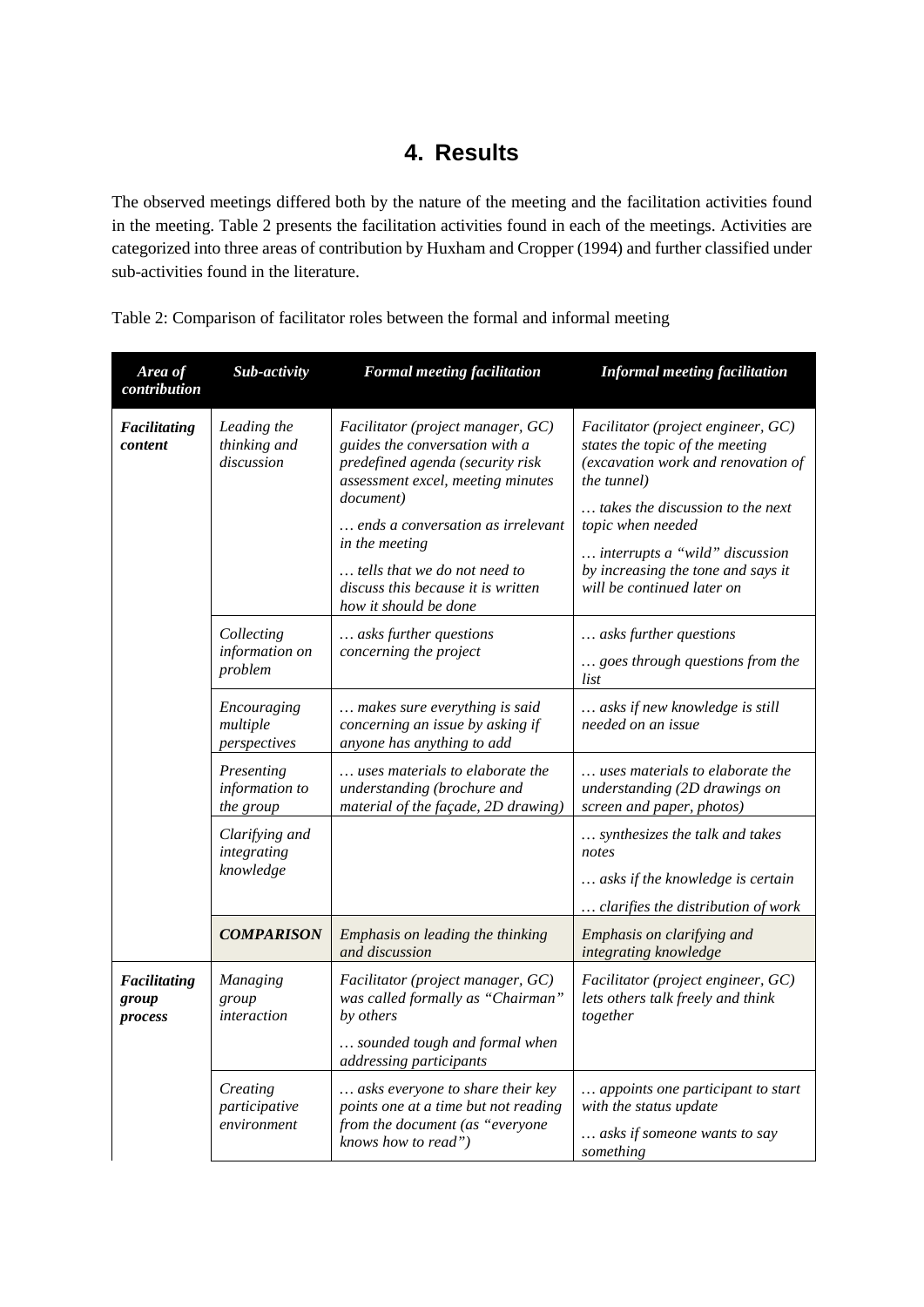|                                                                          | Tracking and<br>responding to<br>the needs of the<br>group | says no need to repeat things<br>that were said earlier in the<br>meeting<br>asks if an issue should be written<br>down (project engineer takes notes)                                                                                               | is friendly and calm, confirms<br><i>often</i><br>asks if the information can be<br>sent via email to another designer                                                                 |
|--------------------------------------------------------------------------|------------------------------------------------------------|------------------------------------------------------------------------------------------------------------------------------------------------------------------------------------------------------------------------------------------------------|----------------------------------------------------------------------------------------------------------------------------------------------------------------------------------------|
|                                                                          | Managing<br>conflict and<br>negative<br>emotions           | makes no jokes (formal and<br>serious atmosphere)                                                                                                                                                                                                    | makes few jokes (less formal<br>atmosphere, some laughing in the<br>beginning)                                                                                                         |
|                                                                          | Applying well-<br>suited<br>technology                     | uses projector to show relevant<br>documents                                                                                                                                                                                                         | uses a projector to show relevant<br>documents<br>uses laser pointer to point out<br>relevant areas on the screen                                                                      |
|                                                                          | <b>COMPARISON</b>                                          | Emphasis on managing group<br>interaction                                                                                                                                                                                                            | Emphasis on creating participative<br>environment and applying well-<br>suited technology                                                                                              |
| <b>Taking part</b><br>to content by<br>facilitating<br>with<br>expertise | Giving input<br>with own<br>expertise                      | Facilitator (project manager, GC)<br>answers questions by CM<br>consultant (about design review,<br>maintenance manual, site fences)<br>defines that the tunnel is more<br>acute issue<br>comments risks in the security<br>risk assessment document | Facilitator (project engineer, GC)<br>says this is important knowledge on<br>a matter<br>interrupts to say that energy<br>company will not give permission<br>and asks further details |
|                                                                          | <b>COMPARISON</b>                                          | More input with expertise                                                                                                                                                                                                                            | Less input with expertise                                                                                                                                                              |

The formal meeting was an official design meeting held bi-weekly and facilitated by the project manager from the general contractor. The meeting had a predefined agenda in the form of meeting minutes and the facilitator's role was to make sure that all topics on the agenda were covered during the meeting. The nature of the discussion was more expressive rather than conversational as the participants mostly shared their own status updates under each topic. In *facilitating content*, the emphasis was on leading the thinking and discussion. The facilitator guided the conversation with the predefined agenda and ended irrelevant topics fast to keep the discussion on track and on time. Regarding *facilitating group process*, the emphasis was on managing group interaction. The interaction was formal and even tough at times; some participants called the facilitator formally as "Chairman" when addressing the meeting. Finally with *taking part to content by facilitating with expertise*, the facilitator gave more input with her own expertise when compared to the facilitator of the informal meeting.

The informal meeting was a designer collaboration meeting for designers on an as-needed basis and facilitated by the project engineer from the general contractor. The meeting had a predefined topic but the nature of the discussion was casual and interactive. The participants could bring various issues to the conversation and often used paper drawings or 3D models on the screen to elaborate the understanding. Regarding *facilitating content*, the emphasis was on clarifying and integrating knowledge. The facilitator synthesized the talk, took notes and clarified the distribution of work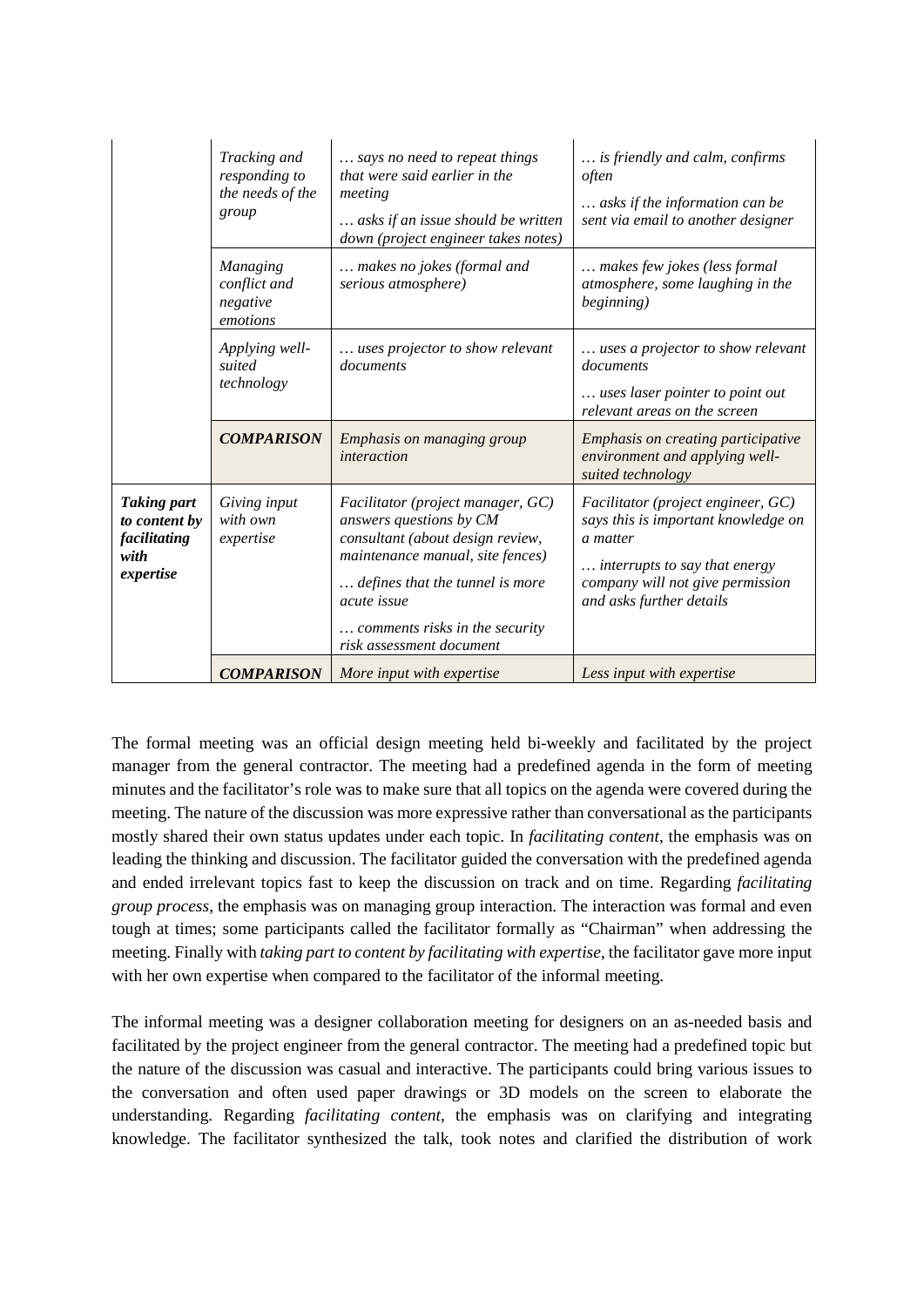between the designers. In *facilitating group process*, the emphasis was on creating a participative environment and applying well-suited technology. The facilitator appointed participants to share their perspectives and often asked if someone wanted to say something on an issue. He also used a laser pointer to point out relevant areas on screen as 2D drawings and 3D models were often difficult to interpret. Finally, with *taking part to content by facilitating expertise*, the facilitator gave little input with his own expertise but rather let the participants think freely and in collaboration.

In addition to the facilitation activities described by Huxham and Cropper's (1994) categories, we also observed some other elements that influenced the interaction in the meetings. Both meetings were rather long and did not have any breaks to energize the participants. The formal meeting used some methods to build rapport among the participants. First, they had a rule that the person, who comes late to the meeting, will bring some pastry for others to the next meeting. This seemed to work as a nice icebreaker to start the meeting. Second, the client assessed the project team with Plus/Delta at the end of the meeting. This gave the client an opportunity to articulate to others what they appreciated the most (plusses) and what they thought needed improvement (deltas) in the project. The informal meeting did not use any specific methods for rapport building but there was more joking and laughing at least in the beginning of the meeting.

## **5. Discussion**

Huxham and Cropper's (1994) categories are based on single client consultancy situations. In a case of collaboration between organizations, facilitation might be even more important because individuals from different companies and professions might have different communication practices. The findings show that facilitating the *content* in the meetings was mostly about leading the conversation, clarifying and integrating knowledge. This area of facilitation concerns what is discussed in the meeting (Huxham and Cropper, 1994). When the facilitator decides which topics are to be discussed, s/he exercises her/his power. To create a collaborative meeting, the facilitator should make sure that the discussed topics include important issues from the viewpoints of all stakeholders. Integrating knowledge potentially also aids collaboration as it can enhance common understanding.

Our findings on facilitating *group process* were mostly about managing group interaction and creating a participative environment as well as applying technology. Facilitating group process can create better relationships and trust among the participants by managing, for example, how interaction is performed. Good collaboration usually demands to create trust and relationships between individuals, especially in inter-organisational context (Batt and Purchase, 2004). Facilitation can enhance relations by managing active and pleasant interaction. Thus, facilitation of group process in collaborative projects should emphasize active interaction between individuals. The facilitator can also emphasize the relationships by offering open and friendly atmosphere.

Finally, our findings on facilitation *with expertise* show that the facilitator as a representative of the general contractor had expert knowledge and could intervene with this expertise to decisions. When one of the company representatives acts as a facilitator, there is a danger that her/his perspective is highlighted more than other companies' perspectives. An outsider should act as a facilitator if this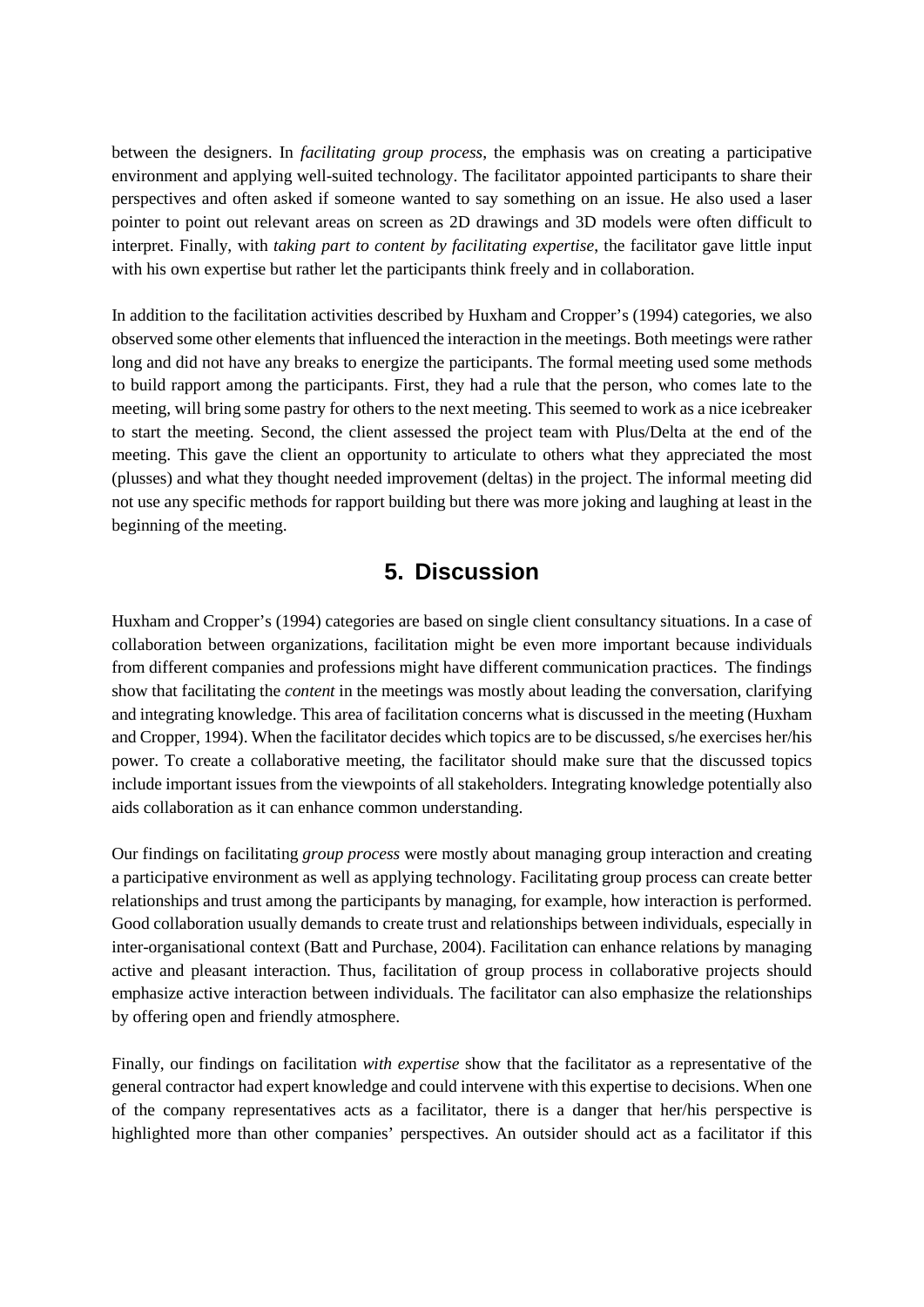danger needs to be avoided. In the studied meetings, the general contractor as a facilitator seemed to work without significant problems.

Overall, facilitator seemed to help to create more effective meetings. Also, facilitation seemed to influence the aspects of collaboration and trust which are valued in the specific project. The facilitator role should be given to a person who is skilled in enhancing collaborative practices that are structured socially. This could be especially important in projects where deep collaboration is needed on different levels. The analysis of the results reveals differences between these two meetings. The meetings can be arranged and performed in different ways. It is good to reflect what kind of facilitation would be suitable for the objectives of the meeting and purposes of the project. The findings suggest that facilitation methods depend on the purpose and context of the meeting.

## **6. Conclusions**

Our study presents the performed facilitation practices in two types of meetings and compares them. Facilitation has been studied in different contexts, but few studies have considered facilitation as an important part of construction project management. At its best, facilitation in an alliance construction project helps the project parties to make better decisions and design solutions. However, based on the study it can be concluded that the full potential of facilitation is not always used. When the facilitation was creating effectiveness in the meetings, it could have been used more reflectively to create collaborative and efficient meetings. The facilitators in the studied project were not trained professionally for facilitation practices. Training on facilitation skills and methods could create more purposeful and useful facilitation. Additionally, reflection and planning concerning facilitation can create purposeful facilitation for the specific meeting or project, instead of only following general facilitation guidelines.

For practitioners, our results suggest that facilitation might bring benefits in inter-organizational meetings. The facilitation should be in line with the objectives and values of the specific meeting and overall project. In alliance projects, collaborative decision making can be enhanced by facilitation. In a meeting, practical issues such as breaks, working technology and the functionality of space also play a significant role and should be taken into account as part of the facilitator's role. Future research could measure what kind of financial benefits the facilitation could offer in the alliance project. Also, more research is needed to understand which kind of facilitation techniques and activities could enhance collaboration in construction projects. In addition to the facilitation activities, it would be useful to identify critical project events where facilitation can enhance project performance.

This paper is an important start for the discussion on the benefits and drawbacks of facilitation in the construction project context. The full potential of facilitation is not yet known, but it seems that collaborative work and relational projects are becoming more common in the construction sector. The use of building information modelling requires even more intensive collaboration between construction project parties. The sector is characterized by fragmentation and this has not been a fruitful platform for learning collaboration skills. As facilitation is a way to promote good collaborative work practices between construction project parties, the use of facilitators and training facilitation methods will probably grow within the construction sector in the future.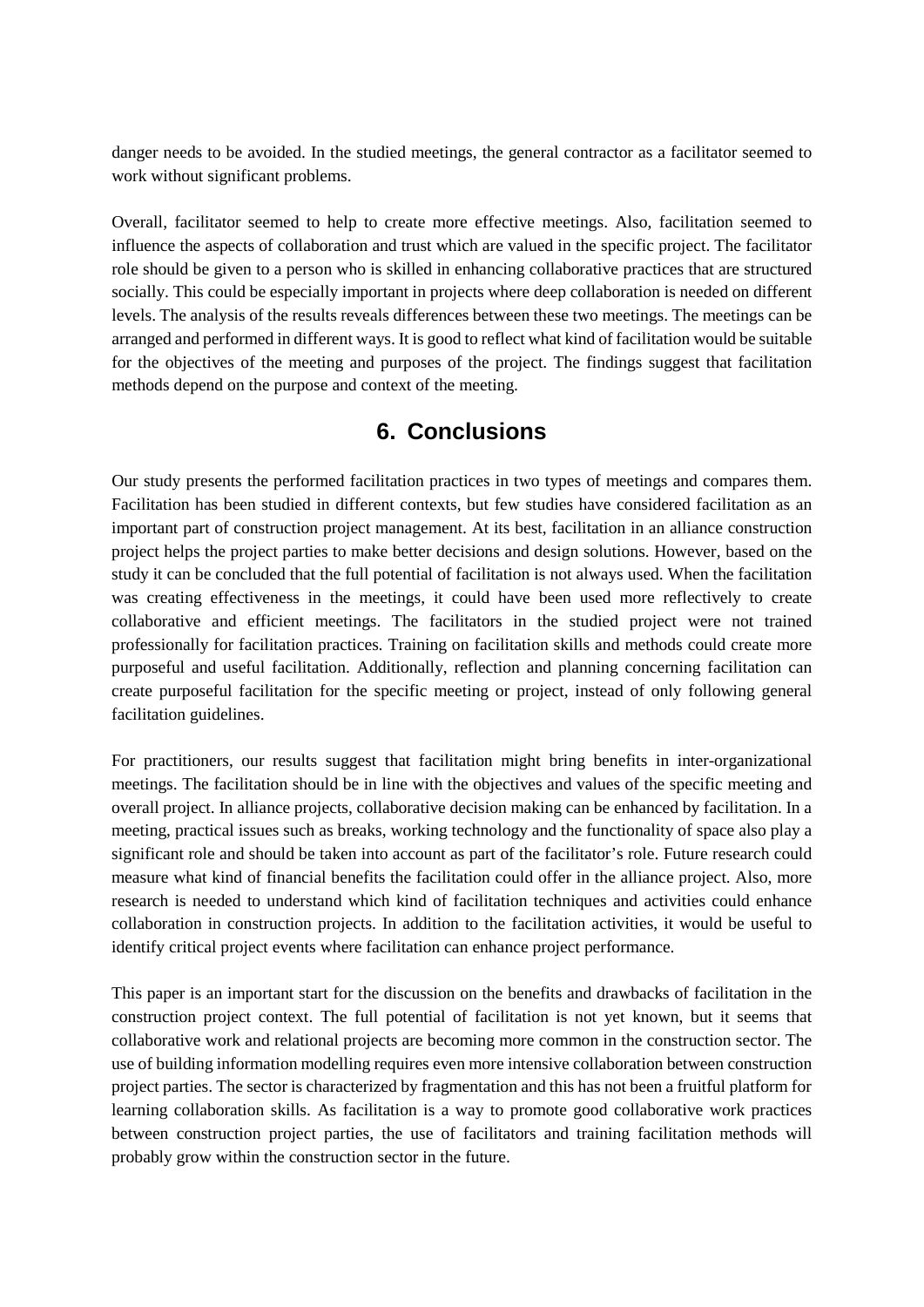## **Acknowledgements**

The research reported in this paper has been conducted in RYM PRE Model Nova and CoCoNet research projects. RYM PRE Model Nova research project "New Business Model based on Process Network and Building Information Modelling" belonged to the Built Environment Process Reengineering research program, coordinated by the Strategic Centre for Science, Technology and Innovation of the built environment (RYM Ltd.) in Finland. CoCoNet research project "Co-creation and Coordination in Emerging Value Networks – the double role of ICT-enabled modelling tools and methods" is conducted by the Enterprise Simulation Laboratory SimLab, Department of Industrial Engineering and Management, Aalto University School of Science, Finland. Data for this paper was collected during the Model Nova project, whereas the paper has been written during the CoCoNet project. The Academy of Finland (for CoCoNet project) and the Finnish Funding Agency for Technology and Innovation Tekes (for RYM PRE Model Nova project) with partner companies have financially supported the research, which is gratefully acknowledged.

### **References**

Alhava O., Laine E., Kiviniemi A. (2015) "Intensive Big Room Process for Co-creating Value in Legacy Construction Projects", *ITcon* volume 20, Special Issue ECPPM 2014 - 10th European Conference on Product and Process Modelling, 146-158, (available online http://www.itcon.org/cgibin/works/Show?2015\_11).

Batt, P.J. and Purchase, S. (2004) "Managing collaboration within networks and relationships", *Industrial Marketing Management*, 33(3): 169-174.

Cicmil, S. and Marshall, D. (2005) "Insights into collaboration at the project level: complexity, social interaction and procurement mechanisms", *Building Research & Information*, 33 (6), p.523–535.

Clawson, V. and Bostrom, R. (1996) "Research-driven facilitation training for computer-supported environments", *Group Decision and Negotiation*, 5 (1), 7-29.

Cooren, F., Thompson, F., Canestrato, D. and Bodor, T. (2006) "From agency to structure: Analysis of an episode in a facilitation process", *Human Relations*, 59(4): 533–565.

Davis, P. and Love, P. (2011) "Alliance contracting: Adding value through relationship development", *Engineering, Construction and Architectural Management*, 18(5): 444-461.

Derry, S., Pea, R., Barron, B., Engle, R., Erickson, F., Goldman, R., Hall, R., Koschmann, T., Lemke, J., Sherin, M. & Sherin, B. (2010) "Conducting Video Research in the Learning Sciences: Guidance on Selection, Analysis, Technology, and Ethics", *Journal of the Learning Sciences*, 19:1, 3-53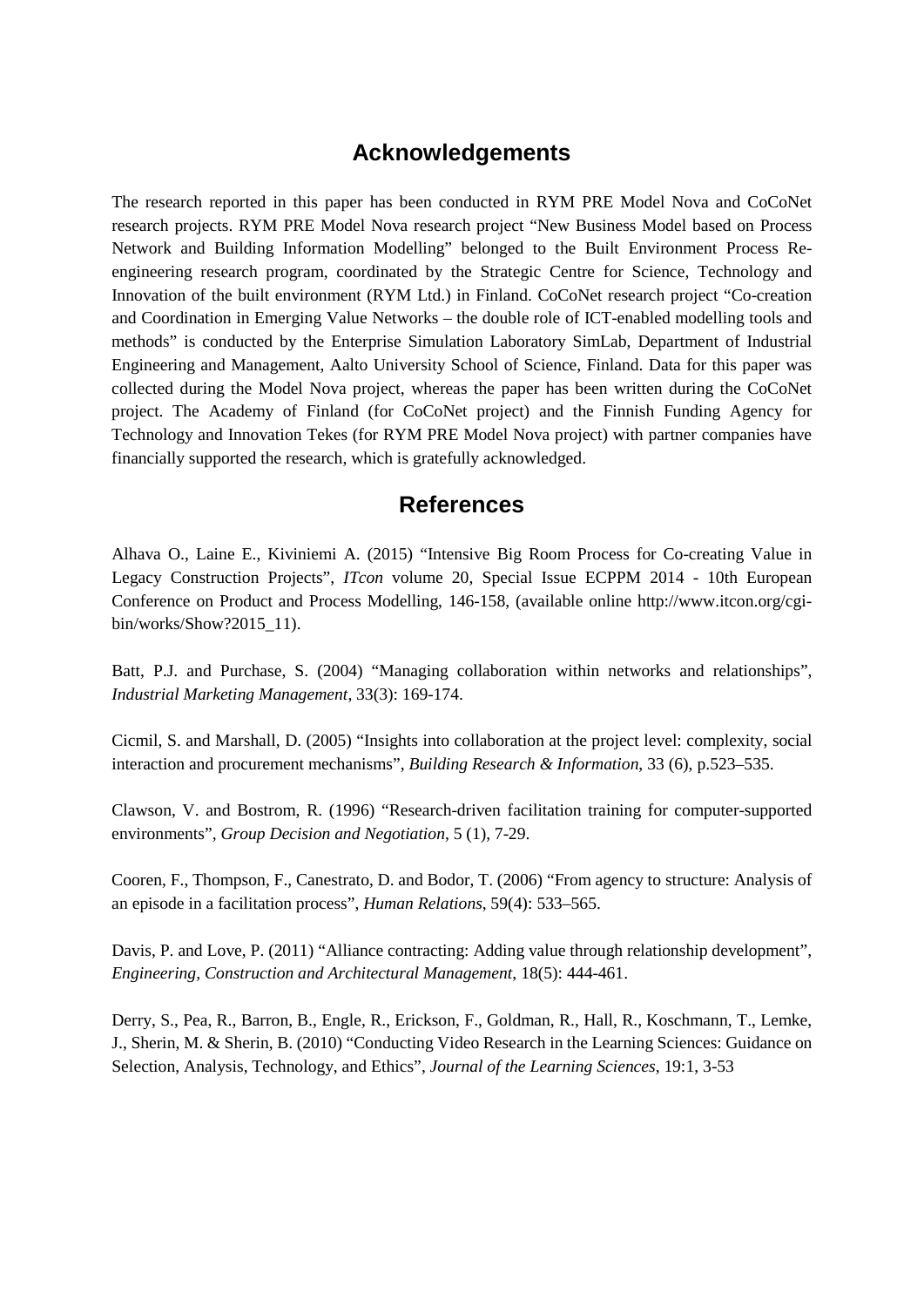Eden, C. (1990) *The unfolding nature of group decision support: two dimensions of practice*. In Tackling Strategic problems: The role of group decision support. Eds. Eden and Radford, 48-52. Sage, London.

Griffith, T. L., Fuller, M. A. and Northcraft, G. B. (1998) "Facilitator Influence in Group Support Systems: Intended and Unintended Effects", *Information Systems Research*, 9 (1): 20–36.

Hogan, C. (2002) *Understanding Facilitation* - Theory and Principles, Kogan Page Limited, London, UK.

Huxham, C. and Cropper, S. (1994) "From many to one—and back. An exploration of some components of facilitation", *Omega: International Journal of Management Science*, 22(1): 1–11.

Jefferies, M., John Brewer, G. and Gajendran, T. (2014) "Using a case study approach to identify critical success factors for alliance contracting", *Engineering, Construction and Architectural Management*, 21(5): 465 - 480.

Keltner, J. (1989) "Facilitation: Catalyst for Group Problem Solving", *Management Communication Quarterly*, 3(1): 8–32.

Lahdenperä, P. (2009) *Project alliance. The competitive single target-cost approach*. VTT Research Notes 2472. Espoo, Finland.

Lahdenperä, P. (2011) "Towards the use of project alliance: joint development of a team selection procedure as an example of steps taken", *Management and Innovation for a Sustainable Built Environment*. Amsterdam, the Netherlands.

Lahdenperä, P. (2012) "Making sense of the multi-party contractual arrangements of project partnering, project alliancing and integrated project delivery", *Construction Management and Economics*, 30(1): 57–79.

Lavikka, R., Smeds, R. and Jaatinen, M. (2015) "Coordinating collaboration in contractually different complex construction projects", *Supply Chain Management: An International Journal*, 20(2): 205-217.

Miranda, S. M., and R. P. Bostrom. (1999) "Meeting Facilitation: Process versus Content Interventions," *Journal of Management Information Systems* 15(4): 89–114.

Pala, J, Graham, J. Gajendran, T. (2014) "Contractor practices for managing extended supply chain tiers", *Supply Chain Management: An International Journal*, 19(1): 31-45.

Raelin, J. (2012) "The manager as facilitator of dialogue", *Organization*, 20(6): 818–839.

Romano, N. and Nunamaker J. (2001) "Meeting analysis: findings from research and practice", Proceedings of the *34th Annual Hawaii International Conference on System Sciences*.